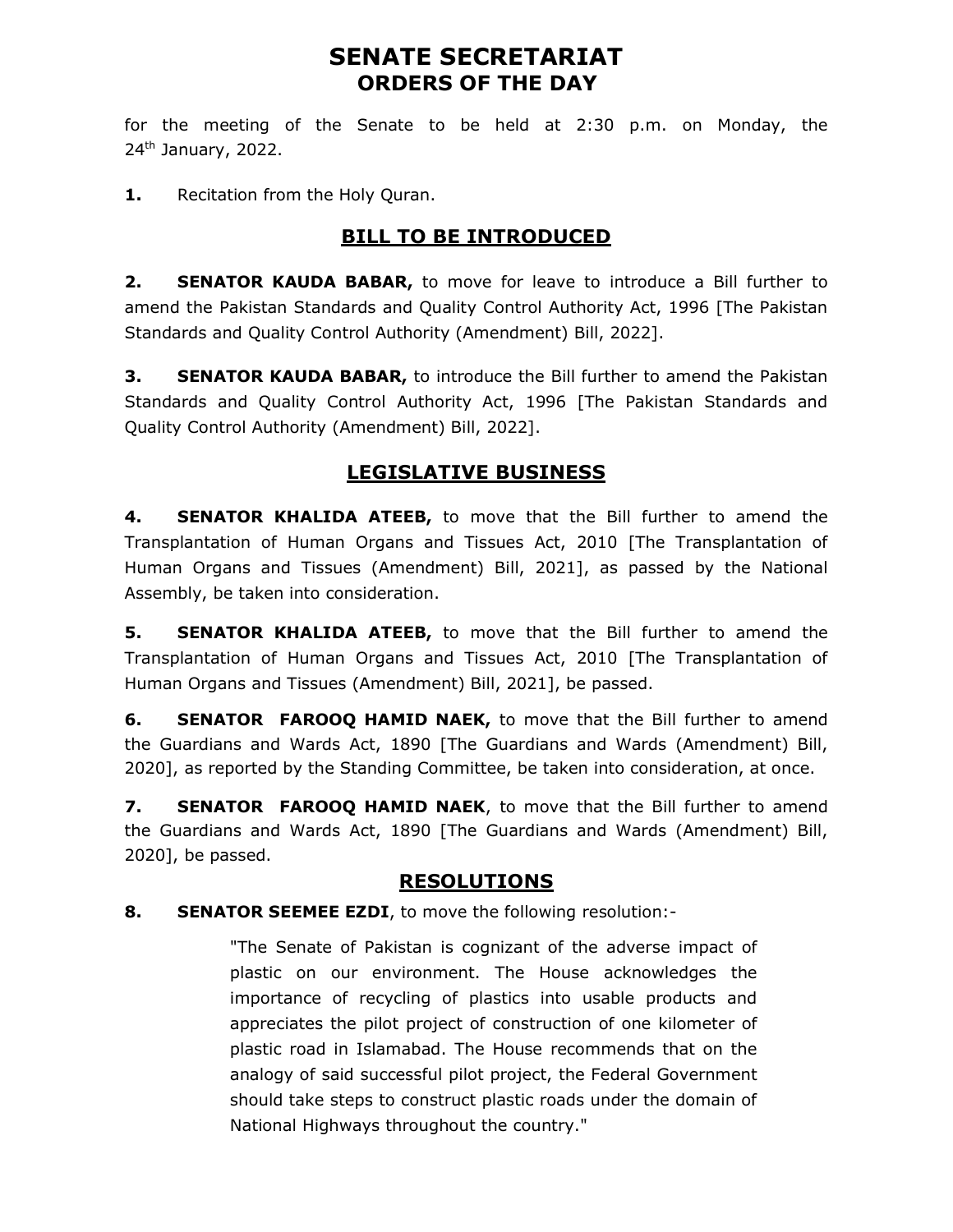"In view of the Covid-19 situation and lockdowns throughout the country during the last two years, the Senate of Pakistan urges upon the Federal Government to grant two years age relaxation in all Federal Government / Public Sector jobs on the analogy of the decisions of the Government of Khyber Pakhtunkhwa and Government of Punjab."

#### M O T I O N [Under Rule 218]

10. SENATORS SYED YOUSUF RAZA GILLANI, LEADER OF THE OPPOSITION, MIAN RAZA RABBANI, FAROOQ HAMID NAEK, SARDAR MUHAMMAD SHAFIQ TAREEN, MUSHTAQ AHMED, AZAM NAZEER TARAR, MUHAMMAD TAHIR BIZINJO, MUSHAHID HUSSAIN SAYED AND **SAADIA ABBASI**, to move that the House may discuss the increasing incidents of terrorism in the country.

# GOVERNMENT BUSINESS LEGISLATIVE BUSINESS

11. MR. ZAHEER-UD-DIN BABAR AWAN, Adviser to the Prime Minister on Parliamentary Affairs, to move that the Bill to make the provisions for the establishment of the Allied Health Professionals Council [The Allied Health Professionals Council Bill, 2022], as passed by the National Assembly, be taken into consideration.

12. MR. ZAHEER-UD-DIN BABAR AWAN, Adviser to the Prime Minister on Parliamentary Affairs, to move that the Bill to make the provisions for the establishment of the Allied Health Professionals Council [The Allied Health Professionals Council Bill, 2022], be passed.

13. SENATOR SYED SHIBLI FARAZ, Minister for Science and Technology, to move that the Bill to provide for the establishment of National Metrology Institute of Pakistan [The National Metrology Institute of Pakistan Bill, 2022], as passed by the National Assembly, be taken into consideration.

14. SENATOR SYED SHIBLI FARAZ, Minister for Science and Technology, to move that the Bill to provide for the establishment of National Metrology Institute of Pakistan [The National Metrology Institute of Pakistan Bill, 2022], be passed.

15. MR. ZAHEER-UD-DIN BABAR AWAN, Adviser to the Prime Minister on Parliamentary Affairs, to move that the Bill to amend and consolidate the laws relating to registration and training of nurses, midwives and Lady Health Visitors (LHVs) [The Pakistan Nursing Council (Amendment) Bill, 2022], as passed by the National Assembly, be taken into consideration.